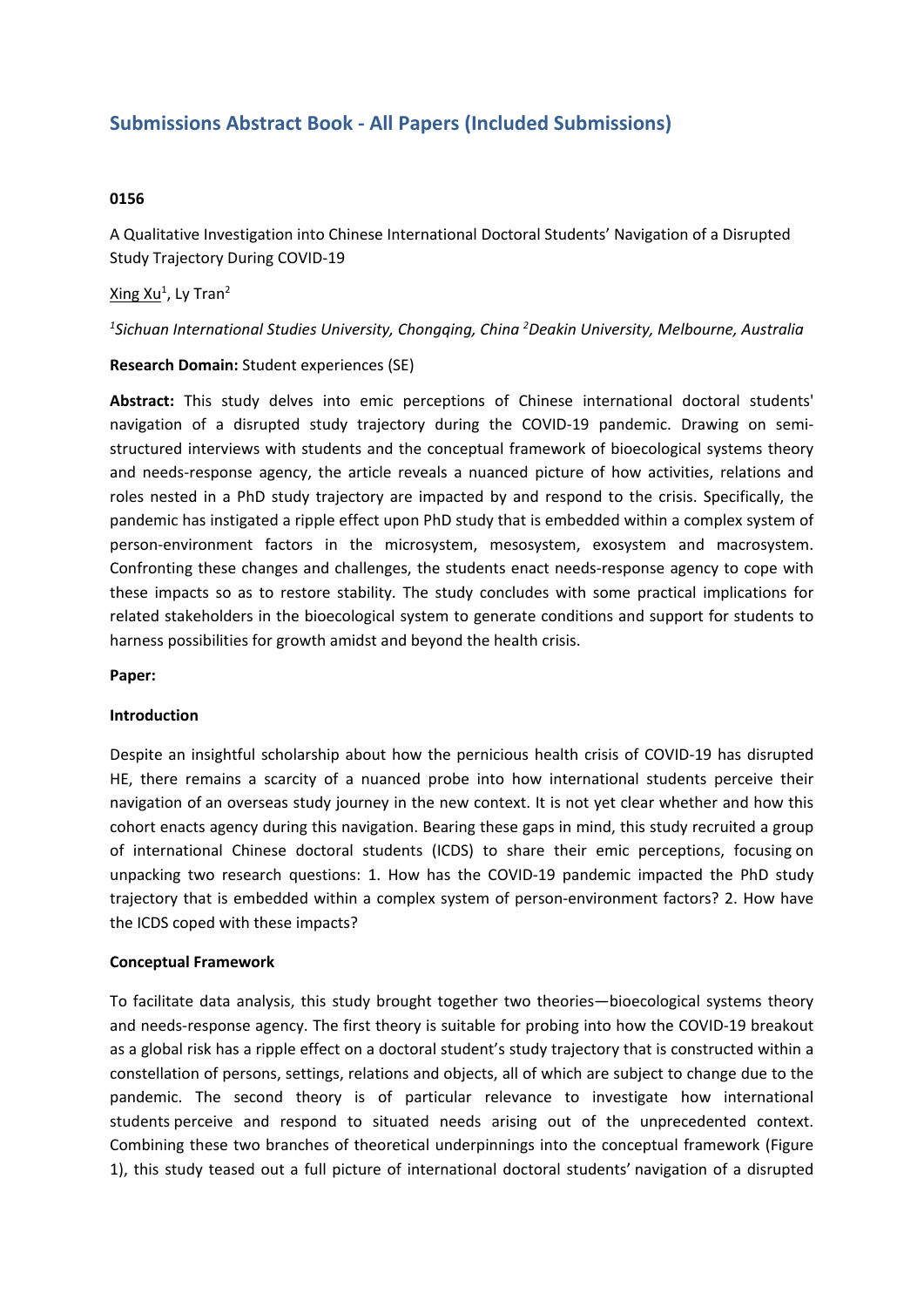study trajectory at the interface of person-environment factors.

#### **Methodology**

This study employed <sup>a</sup> qualitative methodology. The recruitment was circulated with <sup>a</sup> purposive snowballing strategy to target ICDS who were either overseas or in China when the interview was conducted between the late September 2020 and February 2021. The researchers stopped recruiting more participants when the recruitment secured 16 participants, reaching <sup>a</sup> point of qualitative saturation in relation to the key research questions (Hu, Xu, & Tu, 2020). To overcome physical constraints, online one-on-one semi-structured interview was conducted, each lasting approximately 30 to 60 minutes. During this time, they were encouraged to share their lived experiences around open-ended questions about how they navigated <sup>a</sup> disrupted PhD trajectory since the outbreak of pandemic. All transcripts were transported into NVivo 12 for <sup>a</sup> thematic analysis informed by the data and the theoretical underpinnings adopted by the study.

#### **Findings and Conclusion**

This study manifests that at the microsystem level, the global health risk necessitates distance PhD supervision, the perceptions of which showcase positive and negative inclinations, dependent upon the extent that the students feel impeded or facilitated by the new pedagogy in the supervisory context. As well, while the risk reinforces <sup>a</sup> family support network that assists the students in relieving stress and offering care, it foregrounds obtrusive forces such as inter-generational frictions and role conflicts that drain the students' energy investment in doctoral study. In terms of mesosystem, the pandemic dwindles, due to lockdowns, offline interpersonal and intellectual experiences and ties that used to nourish connectivity between research peers and support research productivity; concurrently, it feeds <sup>a</sup> boundless online research community that offers students <sup>a</sup> more equal and extensive access to networking. With regard to the exosystem, COVID-19 sets in motion some institutional initiatives to manage the crisis, the practical effects of which are less positively received among those who stay in China. Finally, the macrosystem deteriorates due to heightened geopolitical tensions in the wake of COVID-19, leaving students in stress and uncertainty.

Second, facing the current constraints of physical mobility, the students engage themselves in preserving virtual mobility that to <sup>a</sup> certain extent mitigates adverse impacts incurred by the deprivation of immersive educational experiences. Further, bearing in mind that structural needs necessitating response may arise in future doctoral study, they also make adaptive preparations in relation to research areas and methodologies so that doctoral research would be less vulnerable and more resistant to unexpected external events. As well, taking into account long-term impacts of COVID-19 on academia, they also display proactivity in terms of equipping themselves better for <sup>a</sup> precarious academic job market. These findings point to the notion that for the participants, the enactment of agency means more than an immediate response to meet needs "here and now" but also incorporates preparation for needs "there and then".

The study suggests some implications for facilitating <sup>a</sup> doctoral trajectory during <sup>a</sup> global health crisis. Given possibilities are high that the fallout may continue for <sup>a</sup> relatively lengthy period for international students, it requires concerted efforts from concerned parties to address these challenges and transform them into generative forces where possible.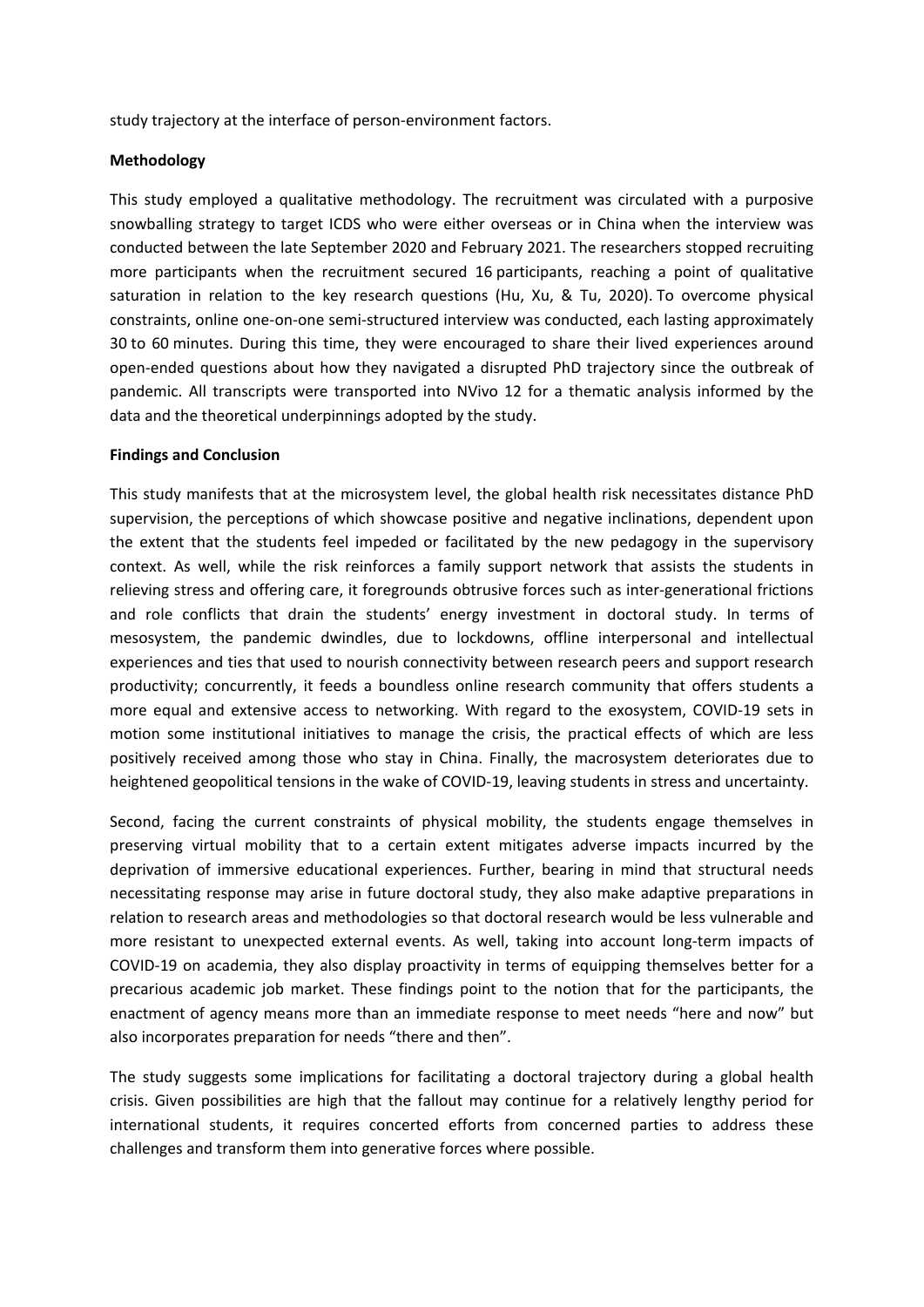**References:**



Baker, V. L. (2020). The professoriate in liberal arts colleges: Early career faculty socialization and learning. In Weidman J., DeAngelo L. (Eds.), *Socialization in Higher Education and the Early Career. Knowledge Studies in Higher Education, vol 7* (pp. 93–112). Cham: Springer.

Bronfenbrenner, U., & Morris, P. A. (2006). The bioecological model of human development. In *Handbook of child psychology: Theoretical models of human development, Vol. 1, 6th ed.* (pp. 793- 828). Hoboken, NJ, US: John Wiley & Sons Inc.

Green, W., Anderson, V., Tait, K., & Tran, L. T. (2020). Precarity, fear and hope: Reflecting and imagining in higher education during <sup>a</sup> global pandemic. *Higher Education Research & Development*, 1–4. doi:10.1080/07294360.2020.1826029

Hopwood, N. (2010). A sociocultural view of doctoral students' relationships and agency. S*tudies in Continuing Education,* 32 (2), 103–117. doi:10.1080/0158037X.2010.487482

Phelps-Ward, R. (2020). Emancipatory research counter-spaces: Re-examining black doctoral student socialization. In Weidman J., DeAngelo L. (Eds.), *Socialization in Higher Education and the Early*